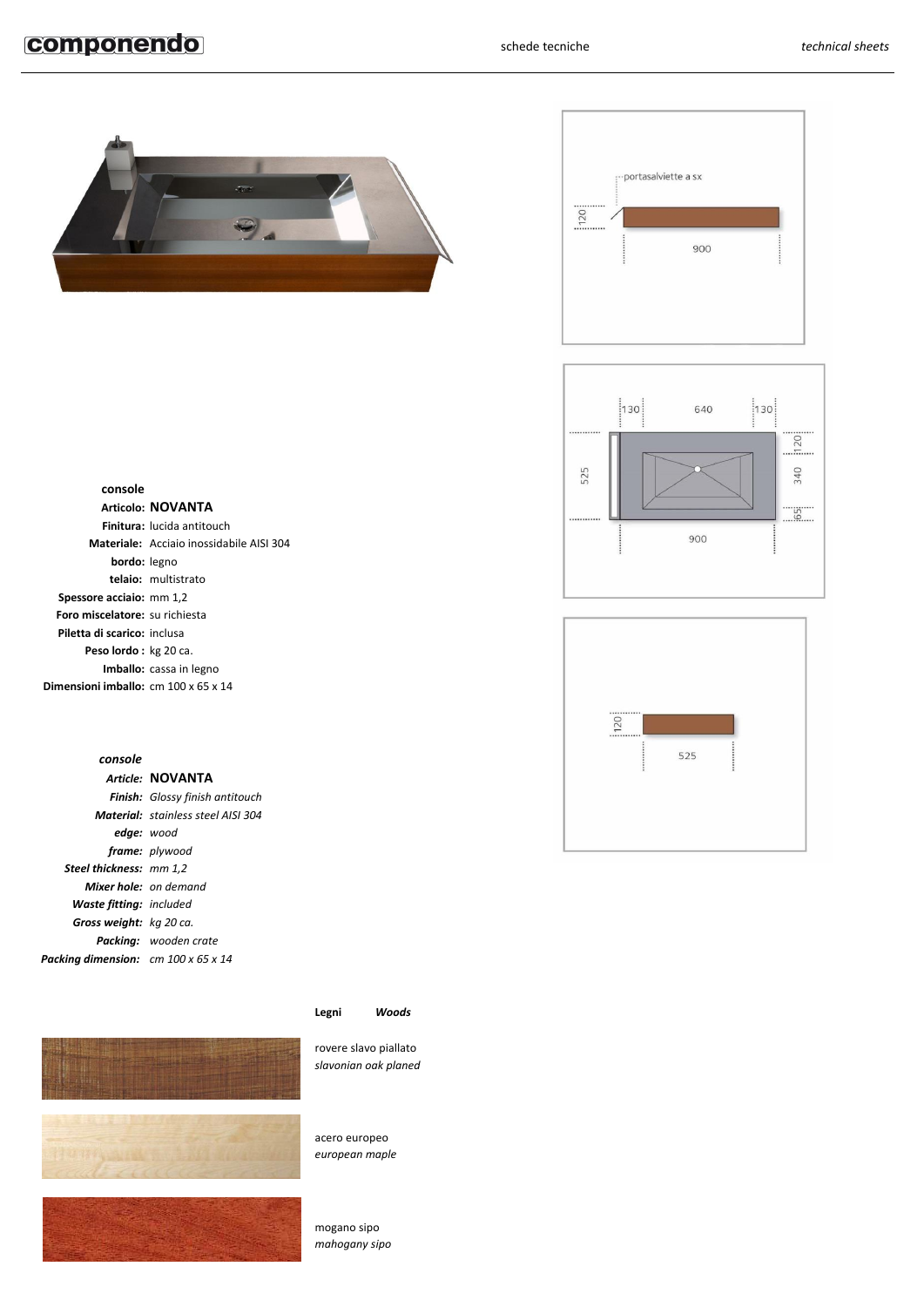







## **console**

|                                                         | Articolo: NOVANTA 130                    |
|---------------------------------------------------------|------------------------------------------|
|                                                         | <b>Finitura:</b> lucida antitouch        |
|                                                         | Materiale: Acciaio inossidabile AISI 304 |
| <b>bordo:</b> legno                                     |                                          |
|                                                         | telaio: multistrato                      |
| Spessore acciaio: mm 1,2                                |                                          |
| Foro miscelatore: su richiesta                          |                                          |
| Piletta di scarico: inclusa                             |                                          |
| <b>Peso lordo:</b> kg 30 ca.                            |                                          |
|                                                         | Imballo: cassa in legno                  |
| <b>Dimensioni imballo:</b> cm $150 \times 50 \times 14$ |                                          |
|                                                         |                                          |

## *console*

|                                            | Article: NOVANTA 130                      |
|--------------------------------------------|-------------------------------------------|
|                                            | Finish: Glossy finish antitouch           |
|                                            | <b>Material:</b> stainless steel AISI 304 |
| edge: wood                                 |                                           |
|                                            | frame: plywood                            |
| <b>Steel thickness: mm 1,2</b>             |                                           |
| <b>Mixer hole:</b> on demand               |                                           |
| <b>Waste fitting:</b> included             |                                           |
| Gross weight: kg 30 ca.                    |                                           |
|                                            | <b>Packina:</b> wooden crate              |
| <b>Packing dimension:</b> cm 150 x 50 x 14 |                                           |



## **Legni** *Woods*

rovere slavo piallato *slavonian oak planed*

acero europeo *european maple*

mogano sipo *mahogany sipo*